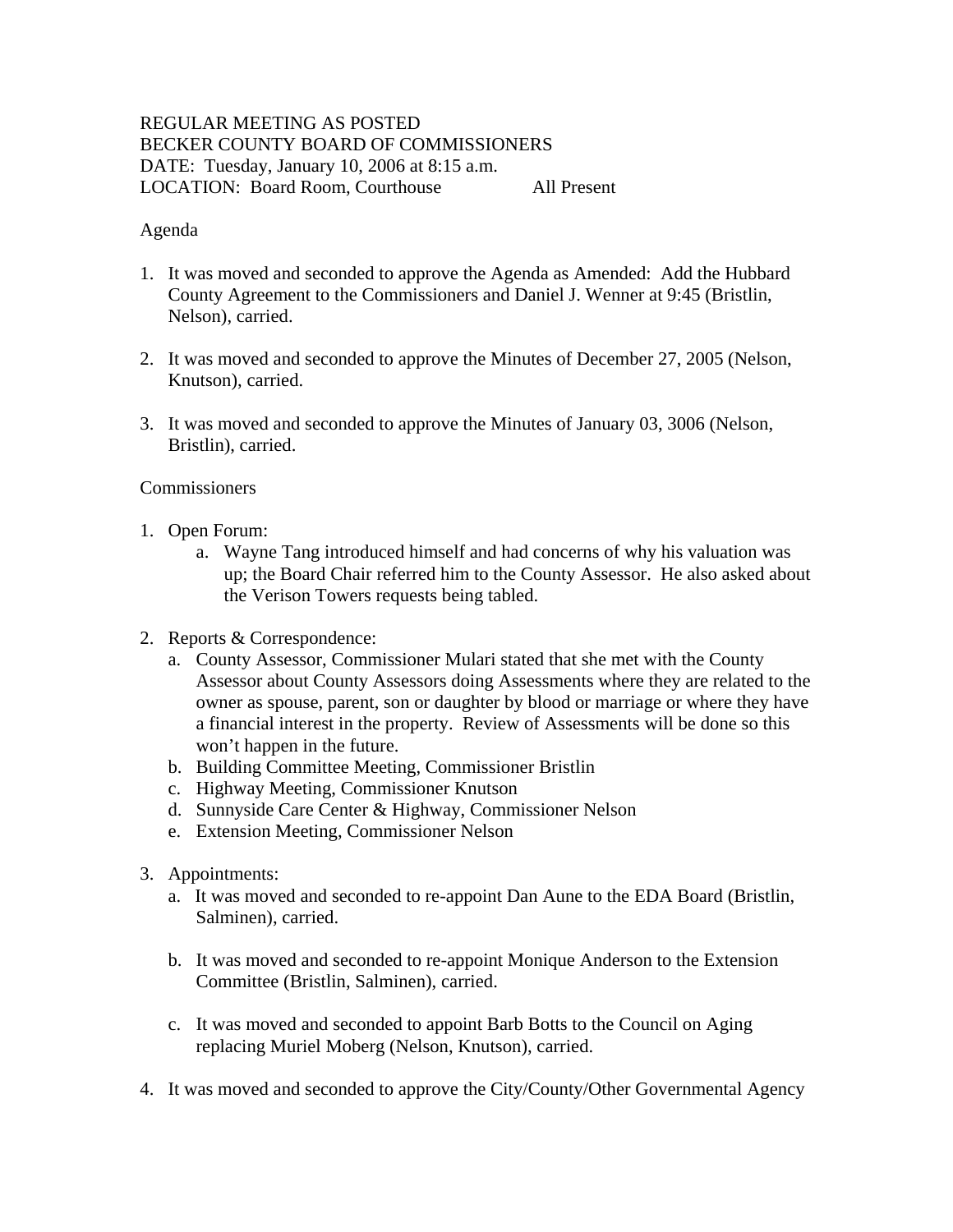Membership Agreement January 1 to December 31, 2006 with a fees of \$250 (Salminen, Nelson), carried.

5. It was moved and seconded to continue with the Memorandum of Agreement between Becker County and Hubbard County for sharing an Extension Service Position. The Agreement terms are January 1, 2006 through December 31, 2006 for two days per week at the cost of \$30,240 (Nelson, Bristlin), carried.

## Auditor

- 1. It was moved and seconded to open the Public Hearing to consider a petition to clarify the official name of a lake located in Lake Park Township pursuant to MN Stat. 83A.07, Subd. 2. Three spellings have been used Lake Bijou, Lake Bejou, and Lake Beseau (Nelson, Bristlin), carried.
- 2. It was moved and seconded to close the Public Hearing (Bristlin, Nelson), carried
- 3. It was moved and seconded to pass a Resolution resolving that the official name shall be clarified to be Bijou Lake for all subsequent public records, maps, documents, tax parcel information, emergency response sequence numbers, recorded plat and subdivision information and roads. This resolution is subject to final approval by the State of Minnesota, Department of Natural Resources, pursuant to MN Stat 83A.04 (Bristlin, Nelson), carried.
- 4. It was moved and seconded to approve a Gambling Permit for Cormorant Lakes Sportsman's Club for a Raffle on 2/18/06 at the American Legion Post #181 in Lake Park, MN (Nelson, Bristlin), carried.

Finance Committee Minutes

- 1. It was moved and seconded to approve the Claims of December 29, 2006 (Salminen, Nelson), carried.
- 2. It was moved and seconded to approve the Claims of January (Knutson, Nelson), carried.
- 3. It was moved and seconded to approve a computer equipment purchase, as presented by the IT Department, for the following offices: Human Services – 37 computers and 50 monitors; Maintenance – 1 computer; Probation – 2 computers and 2 monitors; and Highway – 1 computer and 1 monitor (Salminen, Nelson), carried.
- 4. The Human Service request for Personnel was recommended.
- 5. It was moved and seconded to approve the request from the Recorder's Office to purchase and Indexing System for the cost of \$21, 256 from the Recorder's Equipment Reserve Account (Salminen, Bristlin), carried.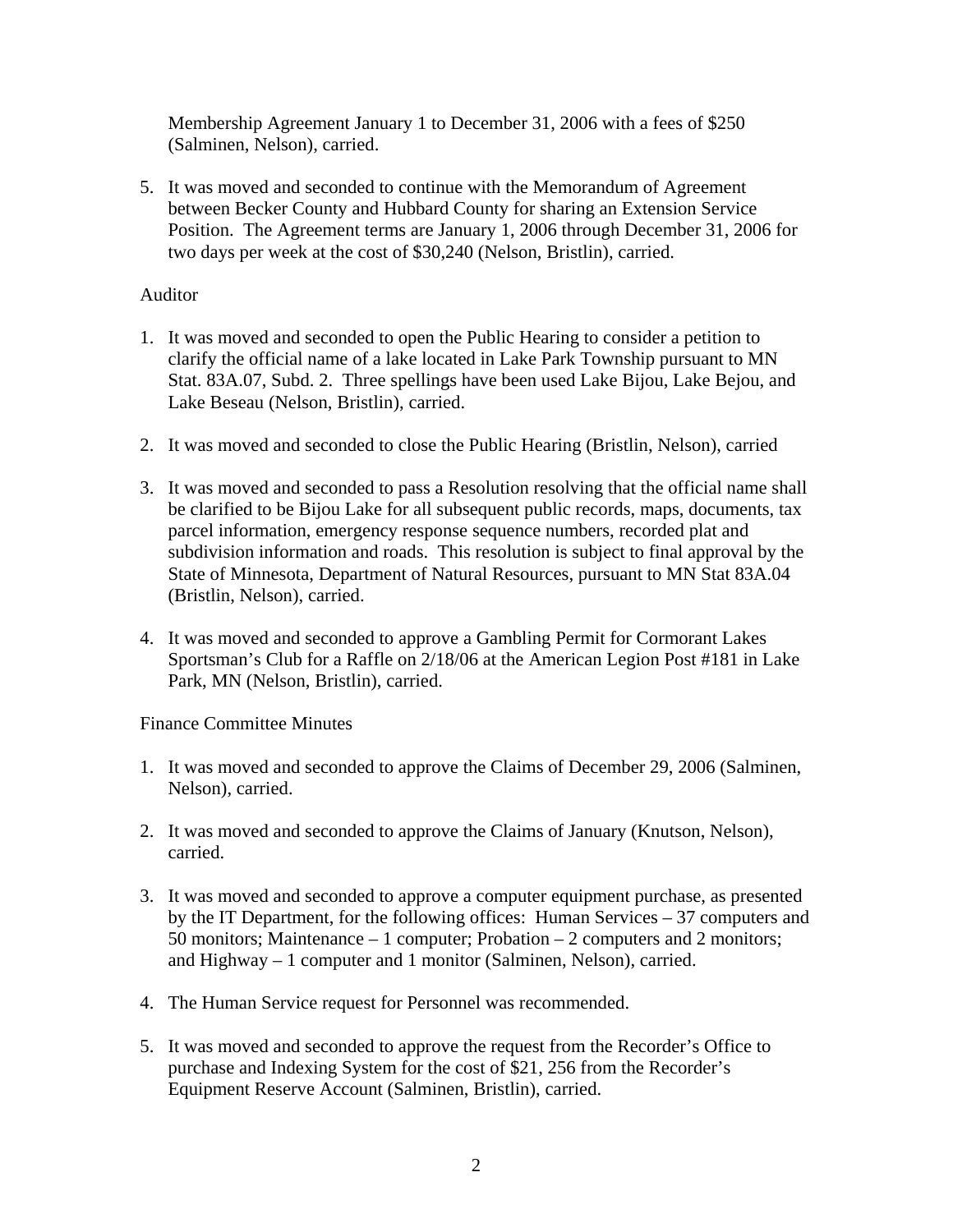- 6. It was moved and seconded to pass Resolution No. 01-06-1C to authorize to fill the Human Service Director position due to a retirement (Nelson, Salminen), carried.
- 7. Finance Committee Meetings for 2006 will be held on the Friday's before the scheduled Board Meeting at 8:30 a.m.

## Sheriff's Department

1. It was moved and seconded to pass Resolution No. 01-06-1A, pursuant to MN. Stat. ss: 84.87 Subd. 3 that allows a county board, by resolution, to permit the operation of snowmobiles upon the shoulder of county state aid highways. Snowmobile operation will be allowed on that portion of Becker County State Aid Highway 35 between Tamarac Resort located on Round Lake in East Sugarbush Township and Rainbow Resort located on Little Bemidji Lake in Eagle View Township. This resolution is temporary in nature and the authority granted hereunder will expire at the conclusion of the 2005-2006 snowmobiling season, provided however that in no event shall this resolution extend beyond April 15, 2006. The County Highway Department will place cautionary traffic signs upon Becker County Highway 35 at both points of origin (Bristlin, Salminen), carried.

Daniel J. Wenner, Director Rural MN. CEP, Inc. gave an update of CEP and thanked the Board for contracting services from the CEP Office.

### Human Services

- 1. It was moved and seconded to approve an addition to the Agenda: Lakes Counseling Detox (Salminen, Bristlin), carried.
- 2. It was moved and seconded to pass Resolution No. 01-06-1B authorizing to fill a fulltime Office Support Specialist position in the Human Services Department due to a promotion from the Merit System Pool list; and if by filling this position results in a part-time vacancy, to hire a permanent, part-time replacement for that vacancy from the Merit System Pool list (Knutson, Salminen), carried.

|  | 3. It was moved and seconded to approve the following Purchase of Services Contracts<br>(Salminen, Bristlin), carried.                                                                                                                                                                                              |                                                    |
|--|---------------------------------------------------------------------------------------------------------------------------------------------------------------------------------------------------------------------------------------------------------------------------------------------------------------------|----------------------------------------------------|
|  |                                                                                                                                                                                                                                                                                                                     |                                                    |
|  | <b>Lutheran Social Services</b>                                                                                                                                                                                                                                                                                     | <b>Behavioral Health Associates of Paynesville</b> |
|  | Clay County Public Health                                                                                                                                                                                                                                                                                           | Lutheran Social Services/Spring Hill               |
|  | <b>Village Family Service Center</b>                                                                                                                                                                                                                                                                                | Lakes Crisis & Resource Center                     |
|  | <b>Family Resource Center</b>                                                                                                                                                                                                                                                                                       |                                                    |
|  | Lutheral Social services/Intensive In-Home<br><b>Family Group Decision Making Collaborative</b><br>Lakeland Mental Health Center and DL School Dist<br>Stellher Human Services/Detroit Lakes/Frazee School Districts – Counseling<br>Stellher Human Services/Detroit Lakes/Frazee School Districts – Family Support |                                                    |
|  |                                                                                                                                                                                                                                                                                                                     |                                                    |
|  |                                                                                                                                                                                                                                                                                                                     |                                                    |
|  |                                                                                                                                                                                                                                                                                                                     |                                                    |
|  |                                                                                                                                                                                                                                                                                                                     |                                                    |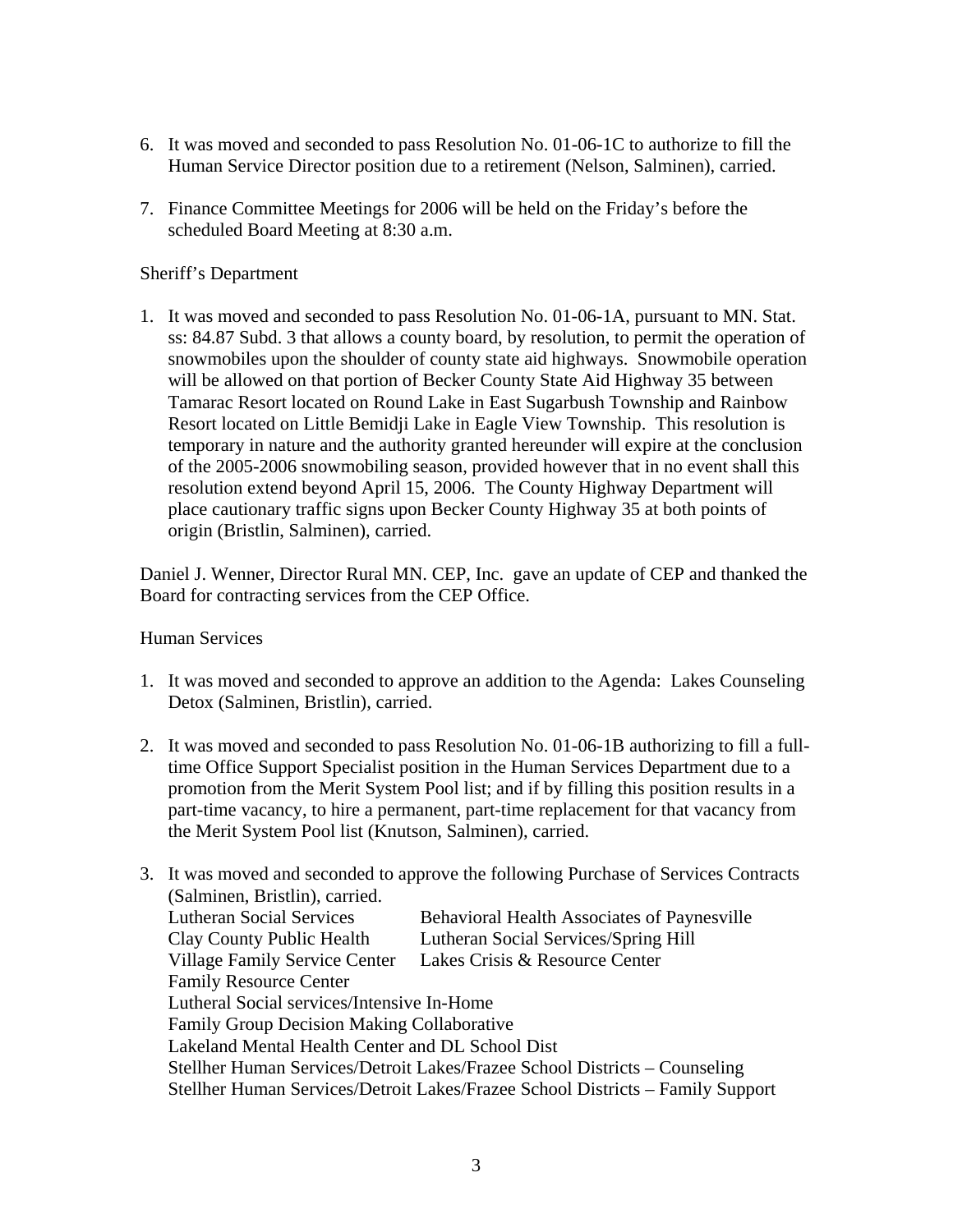Lakes Counseling Center/Detox Lakes Counseling Center/HIV/STD, FAS/FAE and TB Classes to clients (Community Health)

- 4. It was moved and seconded to approve the Human Services Claims (Salminen, Bristlin), carried.
- 5. It was moved and seconded to accept the Family Services, Adult Services and Probation Placement Reports (Bristlin, Salminen), carried.

# Community Health

6. It was moved and seconded to approve the Community Health Claims (Salminen Knutson), carried.

### Transit

- 7. It was moved and seconded to approve the contract with  $D \& D$  Investments for providing storage for three buses at \$450 per month and a one time charge per year for electricity (Salminen, Bristlin), carried.
- 8. It was moved and seconded to approve the Transit Claims (Salminen, Bristlin), carried.

Greg Potvin, Supervisor, Detroit Lakes Department of Corrections District, gave an update to the Board on recent changes in staff and information pertaining to the Department of Corrections.

### Soil & Water

- 1. It was moved and seconded to pass Resolution No. 01-06-1E, appointing the Soil & Water Conservation District to carry out the County Agriculture Inspector position for Becker County for the fee of \$15,500 for the year 2006 and to be negotiated each year after (Bristlin, Nelson), carried.
- 2. It was moved and seconded to authorize the Board Chair to sign the Becker County 2006 Allocation and Contribution Plan Statement (Knutson, Bristlin), carried.

### Closed Session

1. It was moved and seconded to approve to close the meeting for the purpose of discussing strategy and proposals for Labor Negotiations (Salminen, Knutson), carried.